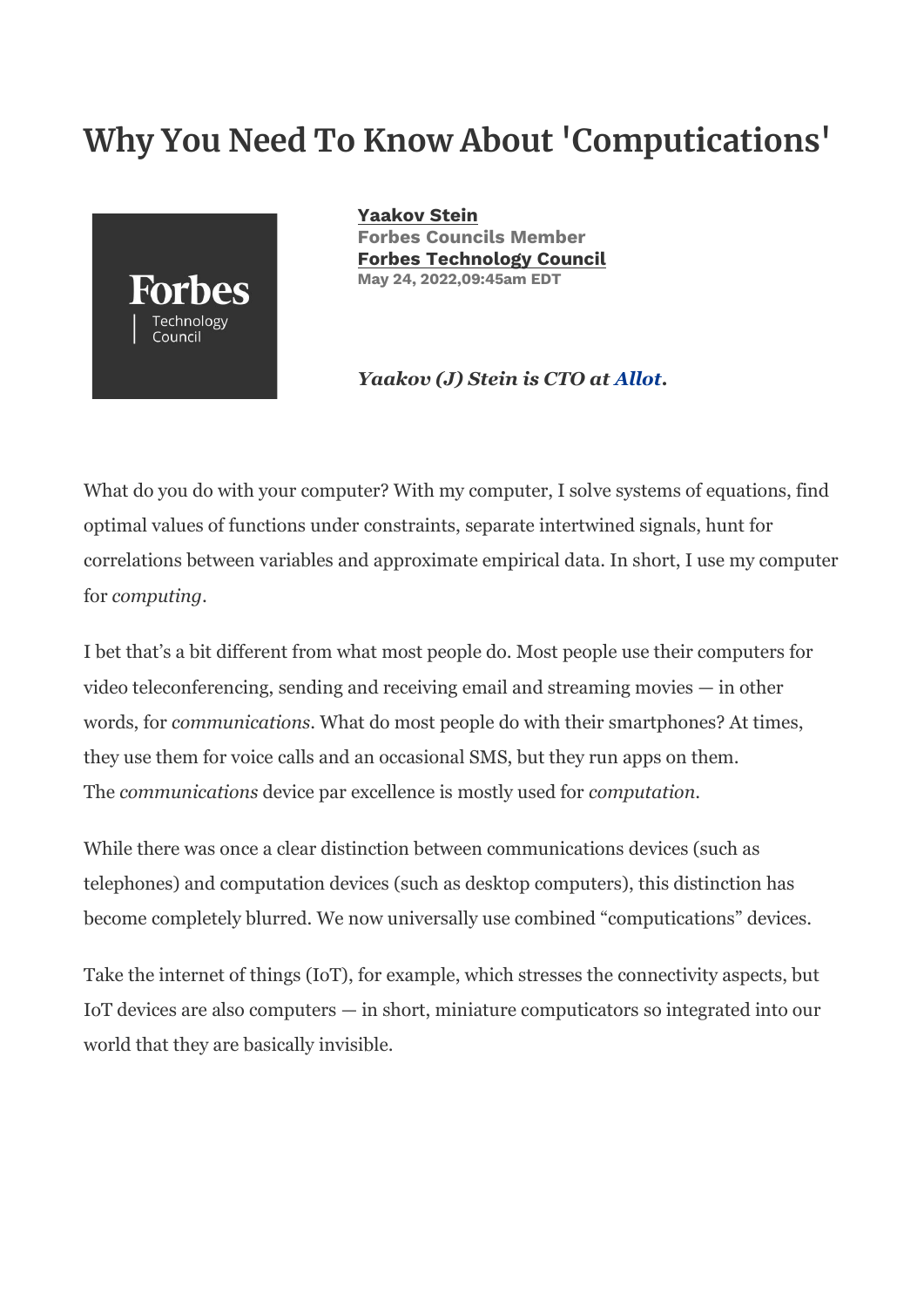## **The Road To Computications**

This marriage of communications and computation was prefaced by a long engagement.

Remember fax machines? They were communications devices that ran sophisticated signal processing and image compression algorithms. The telephone network's switches run algorithms to convert tones into phone numbers. 3G phones could already run limited applications. However, it was the smartphone that obliterated the border between communications and computation; modern smartphones boast [processing power](https://insights.samsung.com/2021/08/19/your-phone-is-now-more-powerful-than-your-PC-3/) that puts to shame the high-end computers of just a few years ago.

Strangely, this unification transpired for end-user devices well before it occurred in the heart of the communications network. While end-users were enjoying computications devices, the communications infrastructure was built of dedicated equipment such as hardware switches and routers. Of course, these boxes were chock full of processors running digital algorithms. These algorithms, though, were embedded into proprietary hardware and [developed using different languages](https://spectrum.ieee.org/TOP-PROGRAMMING-LANGUAGES/) and tools than state-of-the-art software.

## **Computications In The Network**

This dissimilarity between end-user computications and infrastructure communications led to a fundamental disconnect between their development timescales. While a new app can be developed in days, a new networking protocol could take months to years to standardize, develop and deploy. This situation soon became unsustainable.

It was not initially clear how communications and computation in the network itself could be unified. The solution came from the world of computation — *virtualization*. For years, programmers had been using virtual machines (VMs), software simulating physical computers. This concept was extended to the [virtual network function](https://www.sdxcentral.com/networking/nfv/definitions/virtual-network-function/) (VNF), a piece of software emulating a physical network element such as a switch or router.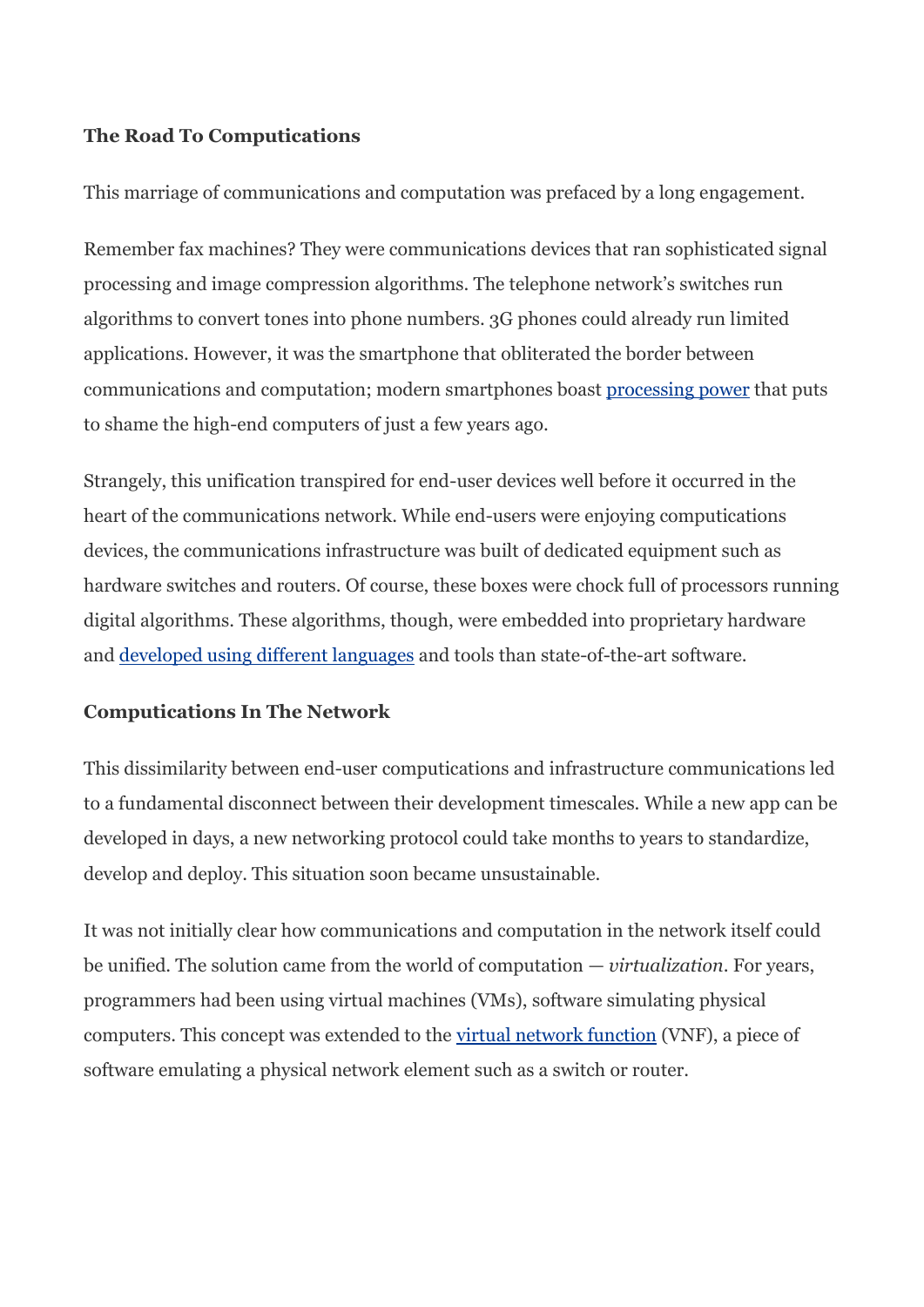This idea of network functions virtualization (NFV) had everything going for it. It enabled new pure-software players to enter the telco fields, and it promised to save the business models of communications service providers (CSPs) who were suffering from over-the-top providers eating their breakfast. But [NFV never really took off,](https://blog.cimicorp.com/?P=3233) perhaps because the available VNFs weren't sufficiently attractive financially (partly because initial VNFs were developed by the incumbent hardware vendors who may have priced VNFs so as to avoid cannibalization).

#### **And then things became cloudy.**

The situation changed when NFV started availing itself of cloud technologies. The pre-NFV model had proprietary embedded software tightly coupled to a proprietary hardware platform. The initial NFV model dictated generic software running on a commercial off-theshelf server. The new model espoused generic software running in a cloud.

On paper, this should have elicited a small technological improvement — replacing memory-demanding VMs with lightweight containers and telco-style system management with cloud-native microservice orchestration  $-$  but the stars magically aligned, and  $NFY$ [finally got the needed boost.](https://blog.cimicorp.com/?P=4916) Open-source communities sprung up, developing alternatives to network boxes and sidestepping standards development organizations. Startups materialized, offering pure software solutions for almost every network function. The hyperscalers (AWS and Microsoft) [started addressing the NFV market,](https://www.rcrwireless.com/20220314/TELCO-CLOUD/HYPERSCALERS-TELECOM-PARTNERS-THREATS-MODELS-OR-ALL-THREE) too.

And then came edge clouds. The major technological drawback to cloud-based solutions was the unavoidable latency involved in sending information to a distant data center. This was acceptable for management traffic and some control signaling but objectionable for time-sensitive user information. But with the decomposition of monolithic data centers into smaller, more distributed edge data centers, the final obstacle was removed.